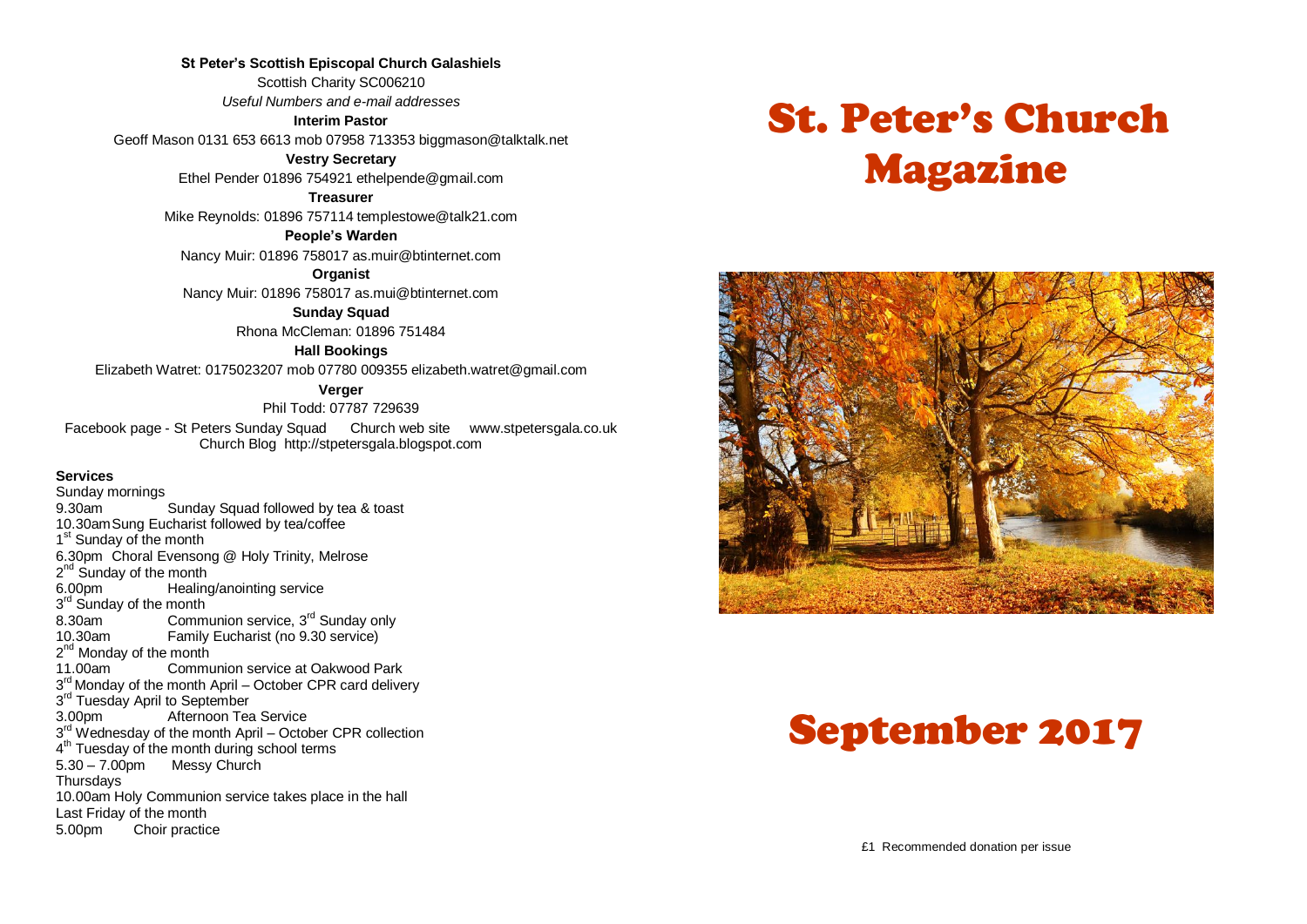# **Shared Leadership Team**

| Susan Boorman      | <b>@</b> 07704788689 | theboormans@talktalk.net      |
|--------------------|----------------------|-------------------------------|
| Sheena Cossar      | 雷 751694             | smstcg1945@gmail.com          |
| <b>Karen Ellis</b> | ☎ 757429             | karenellishome@hotmail.co.uk  |
| John Maltman       | <b>窗075513657580</b> | john.maltman@forthports.co.uk |
| Nancy Muir         | ☎ 758017             | as.muir@btinternet.com        |
| Monica Reynolds    | 雷 757114             | templestowe@talk21.com        |

# **Church Diary September**

| Fri 1 <sup>st</sup>     | 7.30pn Cursillo meeting @ St Peter's                 |
|-------------------------|------------------------------------------------------|
|                         | 9.30am Sunday Squad                                  |
| Sun 3rd                 | 10.30am Sung Eucharist Rt Rev Dr John Armes          |
|                         | Commissioning of next Shared Leadership Team         |
|                         | 12.30 Celebration Church Family Lunch                |
|                         | 6.30pm Choral Evensong @ Holy Trinity, Melrose       |
| Thurs 7 <sup>th</sup>   | 10.00am Communion Service                            |
| Sun 10 <sup>th</sup>    | 9.30am Sunday Squad                                  |
|                         | 10.30am Sung Eucharist, Rev Kerry Dixon, Church Army |
|                         | 6.00pm Healing Service                               |
| Thurs 14 <sup>th</sup>  | 10.00am Communion Service                            |
| Sat 16 <sup>th</sup>    | 12.30 Soup 'n' Pud lunch                             |
| Sun 17 <sup>th</sup>    | 8.30am Holy Communion Rev Duncan McCosh              |
|                         | 9.45am Family breakfast                              |
|                         | 10.30 Family Eucharist Rev Duncan McCosh             |
| Mon 18 <sup>th</sup>    | <b>CPR</b> delivery                                  |
|                         | 11.00am Oakwood Park Communion service               |
|                         | 7.00pm Bottle top sort                               |
| Tues 19 <sup>th</sup>   | 3.00pm Afternoon Tea Service                         |
| Wed 20 <sup>th</sup>    | <b>CPR</b> collection                                |
| Thurs 21 <sup>st</sup>  | 10.00am Communion Service                            |
| Sun 24 <sup>th</sup>    | 9.30am Sunday Squad                                  |
|                         | 10.30 Sung Eucharist, Rev Sarah Kilbey               |
| Tues $26th$             | 5.30pm Messy Church                                  |
| Thurs 28 <sup>th</sup>  | <b>10am Communion Service</b>                        |
| Fri $29th$              | 5.00pm Choir practice                                |
| Sun 1 <sup>st</sup> Oct | 9.30am Sunday Squad                                  |
|                         | 10.30 Sung Eucharist, Harvest Thanksgiving           |
|                         | 6.30pm Choral Evensong, Holy Trinity, Melrose        |
|                         |                                                      |

Forgive others not because they deserve forgiveness, but because you deserve peace. Anon.



## **Emergency Prayer Circle**

This is a group in the church which prays for people at times of special need. If you know of a member of your family or a friend facing crisis or difficulty who would be grateful of such confidential support

Ring Muriel on 01896 831418 or Rhona on 01896 751484



Roslynn, Aimee, Rosemarie, Darrin, Fiona, Ivy, Karina, James, Jaci, William, Bethany, Katie & John, Jim, Ruth, Kris, Rebecca, Ian and Oliver, Steph, Emily and Holly, Sadie, Tony, Gina, Billy, Fred, Joan, Jane, Robin, Charles, Sarah, Lynn, Nigel, Darcy, Muhamid, Jennifer, Helen, Kevin, Claire, Joyce, Gordon. Lesley, Ian, Rachel



#### **September** 14<sup>th</sup> Aaron Malone 16<sup>th</sup> Annabell Williams



From Sunday 20<sup>th</sup> August our Family service will take place on the 3<sup>rd</sup> Sunday each month. The chairs will be set up in a circle so that there is space for the children and everyone can see what is happening. We need to encourage the children to be part

of the regular congregation and this is a good way of bringing the generations together to worship our Lord. The Eucharist will be brought round to everyone by the servers.

There will be breakfast at 9.45am between the 8.30 and 10.30 services. Do come and get to know each other better

Come and join us for breakfast at 9.45am before the Family service – bacon and/or egg rolls, jam or marmalade, tea, coffee or juice all mixed in with laughter and fellowship

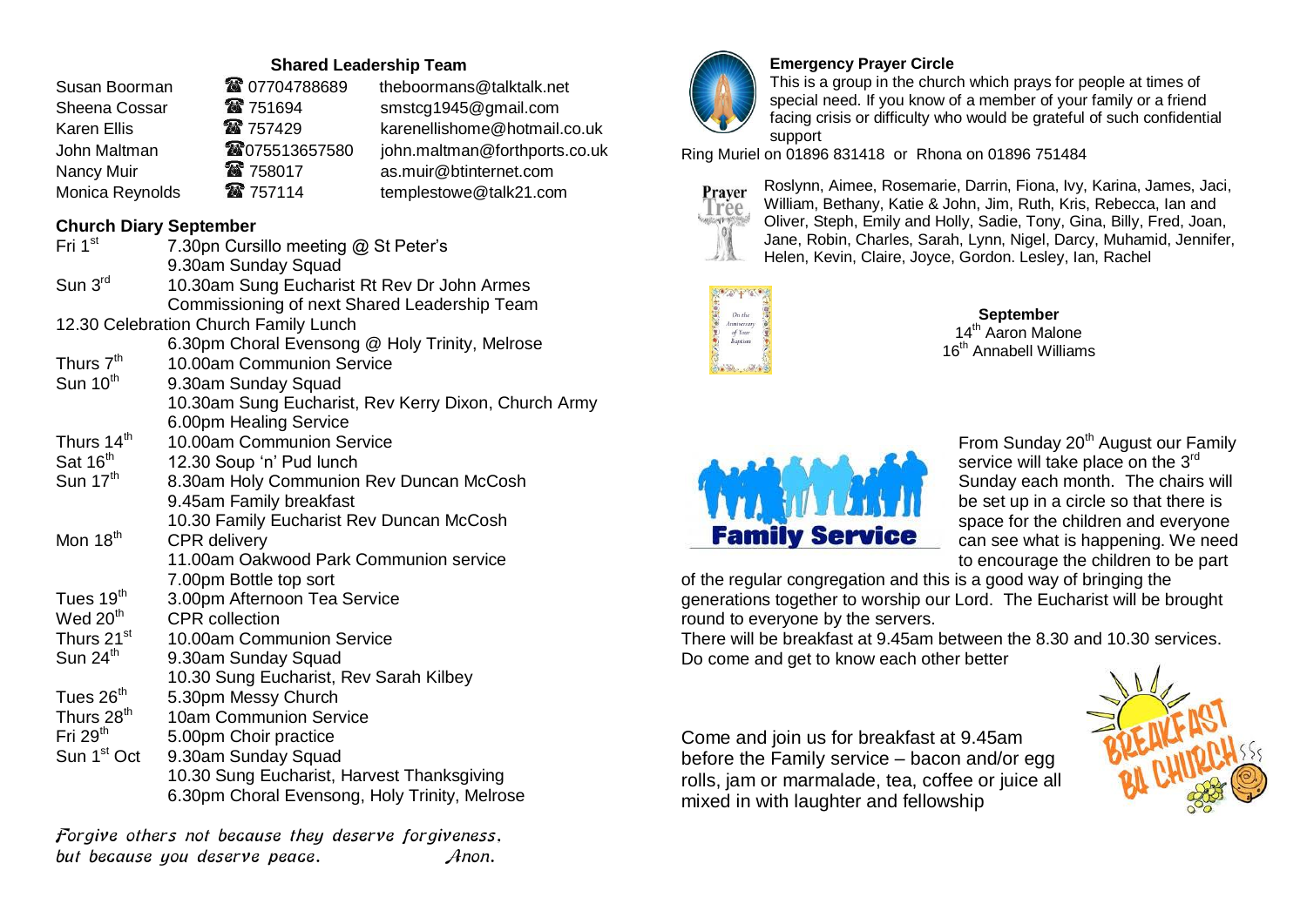To the entire members of St. Peters Church Warm greetings to you all from Nigeria. It's been over 6months since I left Scotland. And a lot has happened since I returned home. Here's a brief update on what I have been up to so far…



I used the first few months to settle in and adjust to living with my parents again. It wasn't long before word had gotten around that

'Simi was back from the UK' and I started getting phone calls. I took out time to do some travelling to visit friends and relatives and spend time with my eighteen month old nephew. It was wonderful to see them all and I enjoyed all the fuss and all the food!!

My first job came through in April; I was required to make 10 bridal robes for a wedding. Since then, I have done a couple of jobs and gotten referrals from friends, family and some of my church members. So I have been pretty occupied. I am currently working from a spare room in our family home- small but convinient. Running the business on my own has its challenges but nonetheless fulfilling. I'm constantly learning discipline, diligence and most of all patience.

I have been telling my tales of Scotland, my friends and Church to anyone who cares to listen (in fact I'm still blown away by the love and warm reception I received from you all). The other day, I saw a documentary about Lindisfarne on BBC and I couldn't contain my excitement as I kept yelling "I've been there…I've been there!" I feel so fortunate and grateful that I've had some exciting times in the UK.

I miss your smiles and hugs, I miss the hour-long services, morning tea and chat, soup and pud! Gordon and Muriel have been faithfully sending me the Church magazine which keeps me updated and gives me a sense of belonging. I'll still love to visit Galashiels someday and I hope to find you all well.

Returning to Nigeria has been better than I anticipated. Before leaving the UK, I spent so much time worrying about what to expect once I return. I cannot say I have

everything figured out but I am determined to trust God as He orders my steps. Just as Martin Luther King Jr. said "Take the first step in faith. You don't have to see the whole

staircase, just take the first step" I have learnt (still learning) to ask God to enable me take the "first step" in every endeavor of my life.

God bless you all. Love, Simi [Pamsimi88@yahoo.com](mailto:Pamsimi88@yahoo.com) +2348038894107



## **FROM ST PETER'S VESTRY**

In selecting the second SLT, for St Peter's Church, we followed the usual process of asking the congregation to submit their nominations anonymously. Then Interim Pastor Geoff Mason opened the envelopes, with the help of a member of the congregation. Geoff then approached those names 'top of the list' – to find those willing to serve - and this is how we have a New SLT. I am sure you will all agree that the initial SLT has functioned extremely well in their period of office. However as Al Christie will not be joining the second SLT, now is a good time for us to say thank you to ALL members of the SLT, not only for the first team which is about to be replaced, but also to all members of the new team, Susan Boorman, Sheena Cossar, Karen Ellis, John Maltman, Nancy Muir and Monica Reynolds, which will be commissioned by Bishop John on Sunday 3rd September.

The process for finding a Rector for St Peter's continues, with Bishop John closely involved. He hopes that a joint solution can be found for the three episcopal churches of St Peter's, St John's of Selkirk and St Cuthbert's of Hawick. Individually none of these churches can afford to support a full time Rector. This action is ongoing, when we have anything to be reported, rest assured we shall announce it to you ALL!

On the building front, it has been noticed that the church building requires a lot of remedial work to be carried out. In order to quantify the detail of this the vestry has commissioned a quinquennial review. Such a review is overdue and needs to be in place before we start to look for funding for the work, mainly on the roof and the stonework.

In the meantime, thanks to the SLT, and the vestry, parish life continues much as normal."

Brian Pudner, Chairman of the Vestry



P.s I have inserted a few pictures of my outfits  $\odot \odot$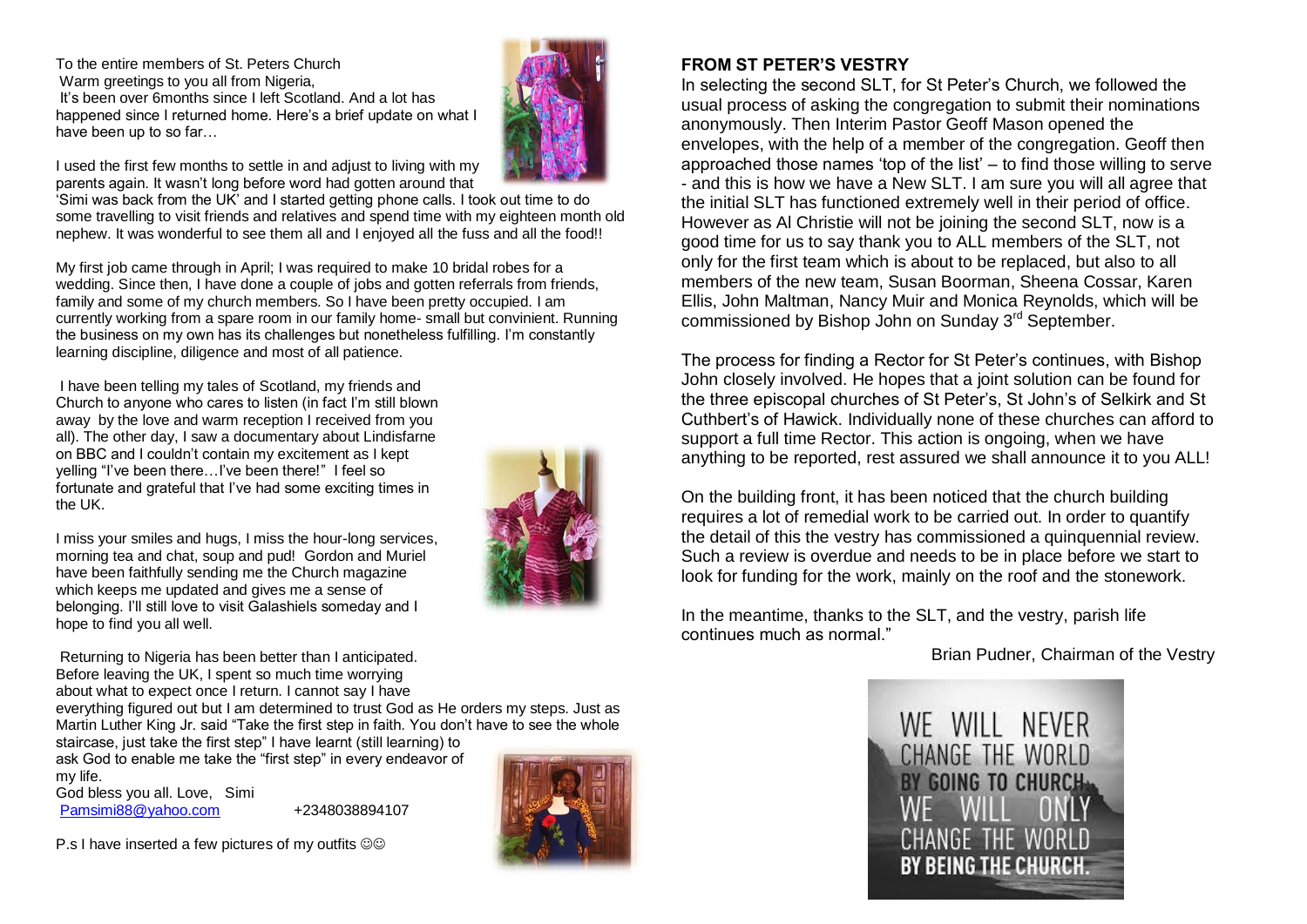#### **Developments at St Peter's**

I was hoping to be able to update you with an article written by +John and the Church Army but this hasn't appeared yet. So this piece is based solely on my notes and understanding of the meeting which was held on 29th June with the vestries of Selkirk, Hawick and Galashiels with the bishop and Rev Kerry Dixon of the Church Army.

After the disappointment of the link with the Scottish Episcopal Institute and St Mellitus College not going ahead, the working party of St John's and St Peter's met and it was suggested that we could look into working with the Church Army who are involved with Episcopal churches in Dundee and Argyle. Initially St Cuthbert's, Hawick was not going to be included but due to the offer of augmentation from the diocese they are now included in this new proposal.

The Church Army can help to refocus and grow a church. It is an Anglican organisation and predominantly lay with a number of ordained ministers. It sends out two people so that there is more resource and sets up a Centre of Mission enabling people to share our faith. There is a Lead Evangelist who would be ordained and a Pioneer who would be a lay person. They would work with the church to look at a plan and then devise a way of how this can be achieved. This may involve "doing church" in a different to way to what we are used to and is not all about more bottoms on seats. It would be very much a partnership with the diocese and the churches involved and is aimed at trying to fan the flames of anything that emerges.

The Church Army look at a five year commitment of funding with 50% from the churches involved and a review after three years. It is hoped that by the end of the 5 years the church would be renewed and that the model of church should be sustainable so can continue.

Discussions are still in an early stage and a budget needs to be worked out which will include housing, stipend, pension and expenses plus funding partners may have to be found.

Nothing has been agreed yet but St Peter's vestry has discussed this new partnership and think it is a good way forward. Kerry will be here on 10th September and I would encourage you to come and listen to what he has to say. We have proved our resilience in maintaining the church so far and this new venture could aid us to move forward.

Karen Ellis

**11. Joseph God will add to me 12. Benjamin - Son of His right hand**

Now notice what happens when the meaning of the names are combined, in the same order, into a paragraph:

**"I will praise the Lord (for) He has looked on me (and) granted good fortune. Happy am I (because) my wrestling (God is) making me to forget. God hears me (and is) joined to me. He has purchased me (a) dwelling. God will add to me (the) Son of His right hand."**

These names describe the story of the church's struggle, redemption, victory, and marriage to the Lamb. Also notice how it says "God shall come down" and "God purchased me".

Perhaps a theologian reading this would care to comment for a future edition of this magazine.





**Enjoy a cup of coffee and a nap!** Seriously! According to the People's Friend there is such a thing as a "coffee nap"

When you don't want to snooze in case you are awake half the night, then try the following:-

Make a strong cup of coffee, drink it, then settle yourself somewhere comfortable

for a nap. Because the caffeine in coffee usually takes about 30 minutes to be absorbed in the gut and transported to the brain, you can nap with full confidence that the caffeine will wake you up after about that length of time. Not only that you should also be quite alert when you wake up!

Sleep experts don't recommend caffeine after 3.00pm so plan you naps before then.



**9 th September Abbey Consort's concert in Monteviot House at 7.30**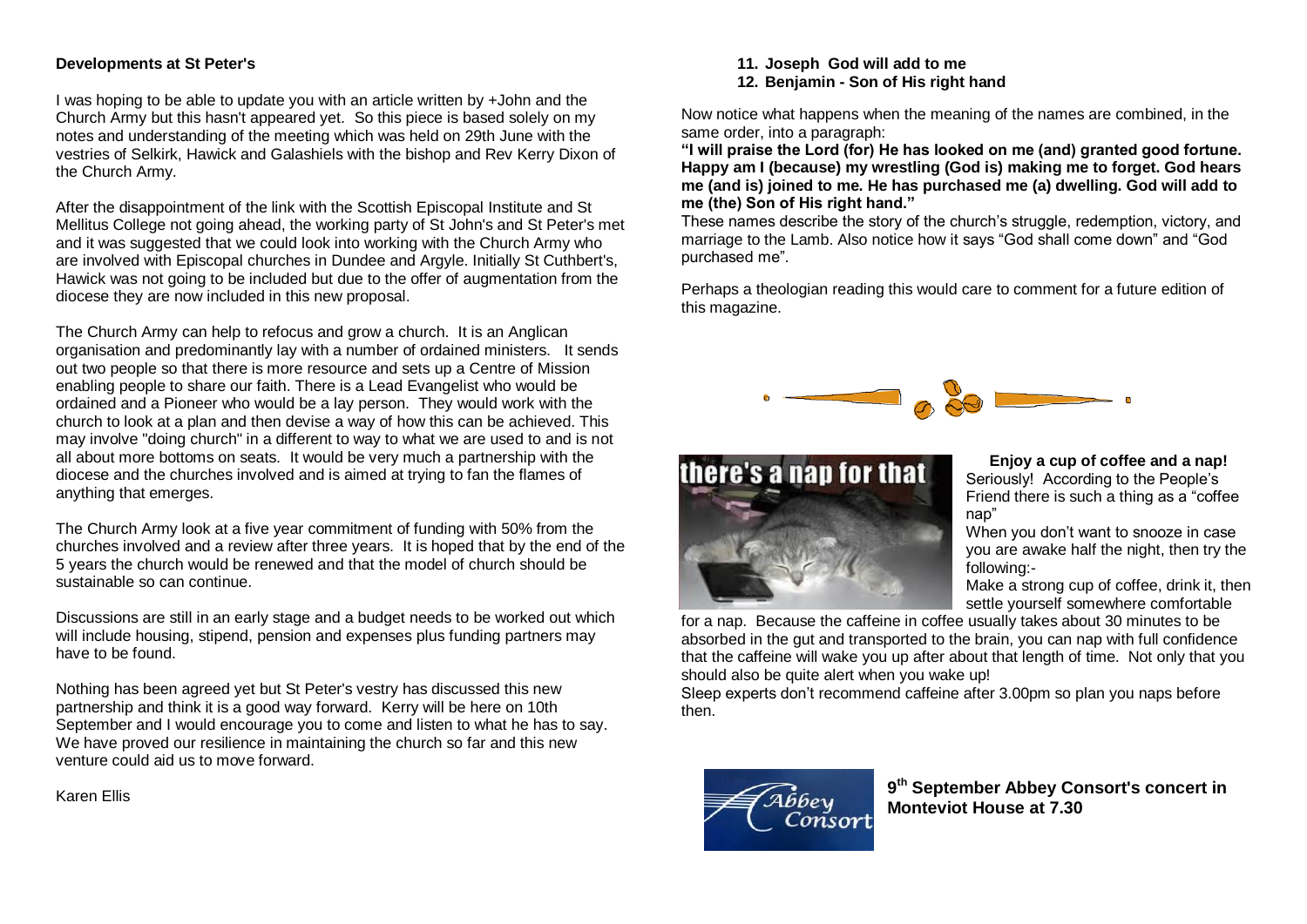### **Hidden Revelation in the Genealogy from Adam to Noah**

*The following was given to me from a nonbeliever who found it on an American website –* T.R.U.T.H. Group

The names in the genesis have meanings that when put together from the bloodline from Adam to Noah tells the Gospel.

Genesis 5 lists the genealogy of Adam as Adam, Seth, Enosh, Cainan, Mahalalel, Jared, Enoch, Methuselah, Lamech and Noah. Ten in all.

There is another interesting idea that has been put forward, specifically that the meanings of the ten names in Noah's lineage have significance--sort of a Second Gospel:

**Adam - Man Seth - Appointed Enosh – Mortal Kenan – Sorrow Mahalalel – The blessed God Jared – Shall come down Enoch – Teaching Methuselah – His death shall bring Lamech – Despairing Noah – Comfort and rest**

Put together, this could be as follows:

**Man (is) appointed mortal sorrow, (but) the blessed God shall come down teaching. His death shall bring (the) despairing comfort and rest.**

There is no way that this is by accident. Also there is no way Jewish rabbis contrived to hide a summary of the Christian gospel in a genealogy within their own venerated Torah. I believe this shows design by the Holy Spirit in the text.

This is also found in the names of the 12 tribes if Israel in Revelation 7. Here are the names of the tribes that make up the 12 (in the order listed in Revelation chapter 7), together with the meaning of each name:

- **1. Judah - I will praise the Lord**
- **2. Reuben - He has looked on me**
- **3. Gad - Granted good fortune**
- **4. Asher - Happy am I**
- **5. Naphtali - My wrestling**
- **6. Manasseh - Making me to forget**
- **7. Simeon - God hears me**
- **8. Levi - Joined to me**
- **9. Issachar - Purchased Me**
- **10. Zebulun – Dwelling**



Hello everyone - please forgive me for contacting you in such an impersonal way but the team at the Filling Station in the borders would like to make this event as widely known as possible. I know perhaps some of you won't be involved in The Filling Station, which happens the first Monday of every month in Melrose, but could I ask you to please make the folks in your churches and the

churches you represent aware of this event.

The purpose of the Filling Station is to unite Christians across the denominations and theological divides so we can encourage and inspire one another in our local churches. Our aim is to bring quality and inspiring speakers and musicians to encourage and motivate us and also give opportunity to as many folk as possible to engage with other Christians from around our churches. We have a regular group of folk who support and attend our meetings but we often meet folk across the borders who tell us 'we wish we'd known about this'!

Our next meeting after the Summer break is on Monday September 4th at 7.30pm in the Corn Exchange Market Square Melrose - and this month Rob and Marion White from Cheshire will be coming to speak and share with us. Rob was the senior minister at Poynton Baptist Church and as the leaflet explains has worn many hats over his lifetime. They will be coming to inspire and equip us and we'd dearly love you and your folk to join us.

I hope you will be able to support us, but if not thank you so much for taking the time to read this.

---------------------------------------------------------------

God Bless **Arthur Hembling** 



Would you get out of the Boat was the question a few weeks ago, considering I'm sitting in an office in the port of Grangemouth, the answer is; I was never in the boat!! Anyway the big question would be and considering everyone has a growing hectic life with ever increasing demands and pressures, IF asked what would you do? This has been the question for myself regarding the SLT, I have

already done nearly three and a half years now and who is counting, it would be so easy just to let someone else take over but life is never easy. A friend of mine was round at the house the other day that is a joiner and hit the nail on the head by saying; you just keep on going. Great advice, So it looks like I'm around for the next few years for better or worse but we work as a team. We all support each other bringing various strengths and weakness, we all have the same aim and that is the life of St Peters to do our bit. So If asked, please help out. John Maltman